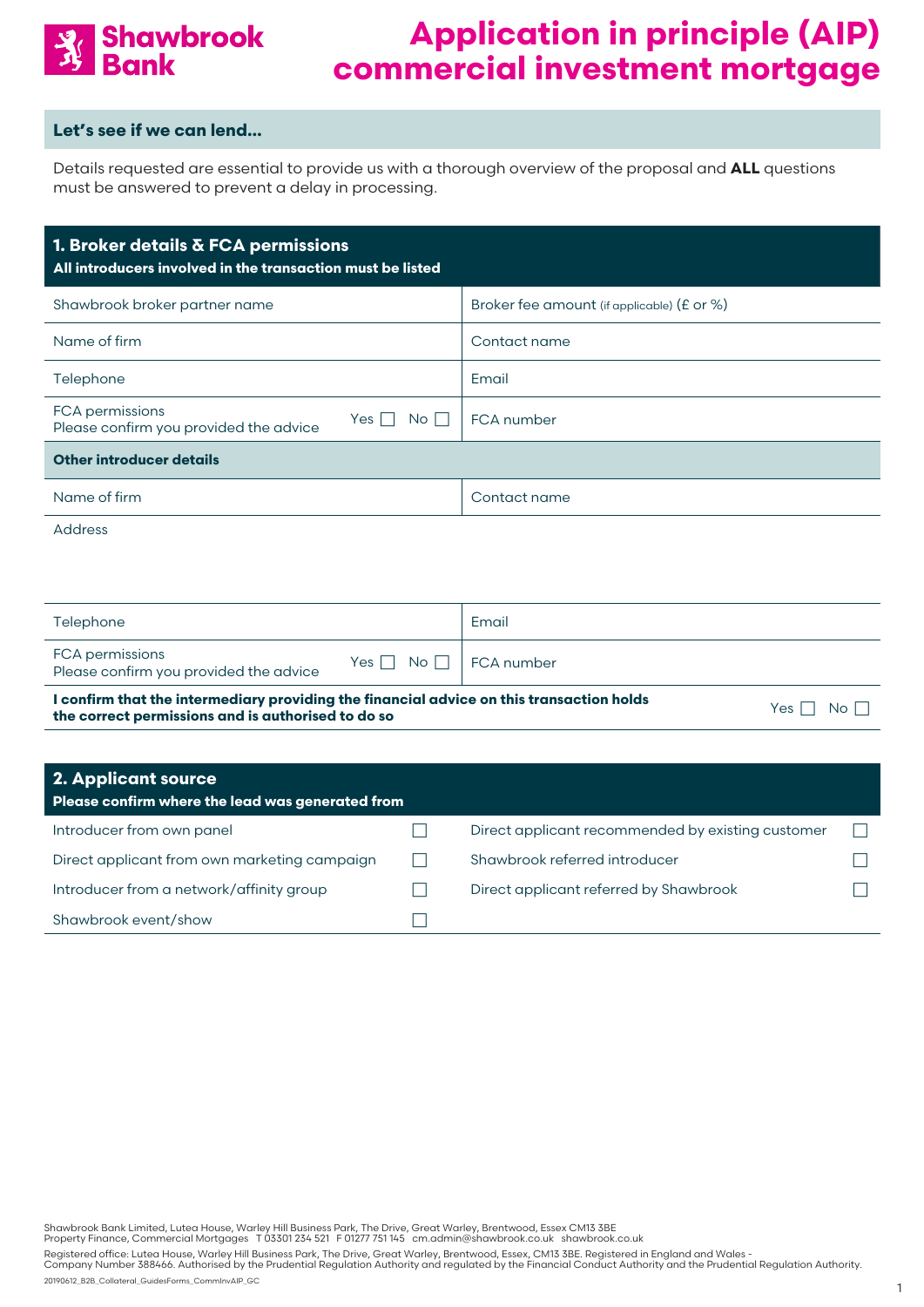

|  |  | <b>3. Existing Shawbrook customers</b> |  |
|--|--|----------------------------------------|--|
|  |  |                                        |  |

**Please confirm if the customer has another product with Shawbrook**

**We are pleased to offer a 0.25% reduction on the arrangement fee, for any clients who have been party to a Shawbrook savings account, open for 6 months or more with a £100+ balance, or a formally sanctioned Shawbrook loan**

| Account number(s)                                                                                                                                        |  |                        |  |                      |  |  |
|----------------------------------------------------------------------------------------------------------------------------------------------------------|--|------------------------|--|----------------------|--|--|
| Asset finance                                                                                                                                            |  | <b>Business credit</b> |  | Commercial mortgages |  |  |
| Secured loan                                                                                                                                             |  | Savings account        |  | Consumer loan        |  |  |
| Has the Customer completed a Shawbrook Mortgage within the last 6 months?<br>Yes                                                                         |  |                        |  |                      |  |  |
| Does the customer's cumulative lending exposure to Shawbrook, including any<br>Yes I<br>No II<br>accounts held in different entities exceed £15,000,000? |  |                        |  |                      |  |  |
|                                                                                                                                                          |  |                        |  |                      |  |  |

How many mortgaged Buy To Let properties does the client have?

| 4. Loan details                                                                                                                                                                                  |                                                                                             |                                                                               |                      |                                        |            |      |          |
|--------------------------------------------------------------------------------------------------------------------------------------------------------------------------------------------------|---------------------------------------------------------------------------------------------|-------------------------------------------------------------------------------|----------------------|----------------------------------------|------------|------|----------|
| Application type                                                                                                                                                                                 | Individual/sole trader $\Box$                                                               | Partnership $\Box$                                                            | UK Limited Company [ |                                        | <b>LLP</b> |      | Trust    |
| Loan amount $E$                                                                                                                                                                                  |                                                                                             | Term (Years)                                                                  |                      |                                        |            |      |          |
| LTV requested                                                                                                                                                                                    | %                                                                                           | Estimated completion date                                                     |                      |                                        |            |      |          |
| Fixed rate?                                                                                                                                                                                      | Yes<br>No l                                                                                 | If yes, number of years fixed                                                 |                      | 31<br>4   1                            | $5\Box$    |      | $10\Box$ |
| Product                                                                                                                                                                                          | $C11$ $\Box$                                                                                | (minimum of 50% of the<br>$Cl2$    <br>property value relates to residential) |                      | CCI<br>(Complex commercial investment) |            |      |          |
| Repayment                                                                                                                                                                                        | Interest only $\Box$                                                                        | Part capital repayment $\Box$                                                 |                      | Full capital repayment $\Box$          |            |      |          |
| with the client                                                                                                                                                                                  | Please tick to confirm you have discussed all available repayment and interest rate options |                                                                               |                      |                                        |            | Yes  | No I     |
| Please tick to confirm that this AIP is submitted on your understanding that the borrower<br>Yes.<br>has sufficient experience managing similar assets and meets with our requirements           |                                                                                             |                                                                               |                      |                                        |            | No I |          |
| If the term exceeds 10 years, please tick to confirm that the outside portfolio meets our<br>Yes<br>No.<br>requirements (if unsure, please leave blank, or use the online calculator to confirm) |                                                                                             |                                                                               |                      |                                        |            |      |          |
| Does the customer or a connected business<br>Nature of trade<br>No.<br>Yes<br>trade from the security property?                                                                                  |                                                                                             |                                                                               |                      |                                        |            |      |          |
| Does the connected business generate more than 30% of the total rental income?<br><b>Yes</b><br><b>No</b>                                                                                        |                                                                                             |                                                                               |                      |                                        |            |      |          |

Shawbrook Bank Limited, Lutea House, Warley Hill Business Park, The Drive, Great Warley, Brentwood, Essex CM13 3BE<br>Property Finance, Commercial Mortgages T 03301 234 521 F 01277 751 145 cm.admin@shawbrook.co.uk shaw

Registered office: Lutea House, Warley Hill Business Park, The Drive, Great Warley, Brentwood, Essex, CM13 3BE. Registered in England and Wales -<br>Company Number 388466. Authorised by the Prudential Regulation Authority and

20190612\_B2B\_Collateral\_GuidesForms\_CommInvAIP\_GC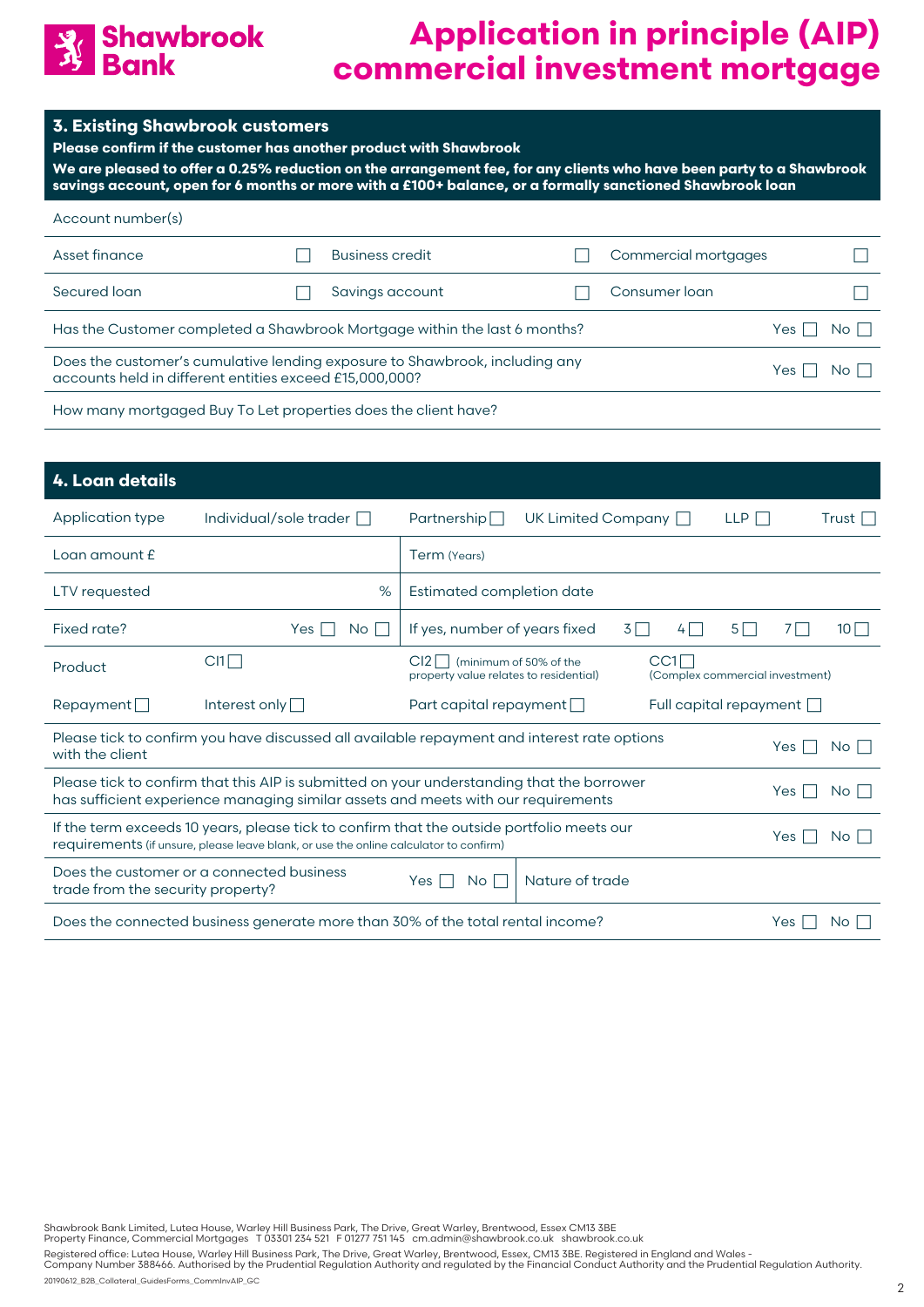### **Shawbrook**<br>**Bank**  $\frac{1}{2}$

## **Application in principle (AIP) commercial investment mortgage**

| 5. Mortgage purpose                                                                                                                 |  |                                                                                         |                                   |  |                                                                       |  |  |
|-------------------------------------------------------------------------------------------------------------------------------------|--|-----------------------------------------------------------------------------------------|-----------------------------------|--|-----------------------------------------------------------------------|--|--|
| Purchase                                                                                                                            |  | Refinance/remortgage                                                                    |                                   |  | Refinance & capital raising                                           |  |  |
| Capital raising                                                                                                                     |  | Transfer of equity                                                                      |                                   |  |                                                                       |  |  |
| <b>Property Incorporations</b>                                                                                                      |  |                                                                                         |                                   |  |                                                                       |  |  |
| Is the property being transferred<br>to a limited company?                                                                          |  | Yes  <br>No I                                                                           | confirm application requirements) |  | (If Yes, please contact the Sales Desk to discuss the transaction and |  |  |
| <b>Remortgage/refinance</b>                                                                                                         |  |                                                                                         |                                   |  |                                                                       |  |  |
| Estimated property value £                                                                                                          |  | Date purchased                                                                          |                                   |  | Amount of outstanding finance £                                       |  |  |
| Is there any element of debt<br>forgiveness from the existing lender?                                                               |  | Yes<br>No <sub>1</sub><br>$\Box$ (If yes, please confirm full explanation in section 9) |                                   |  |                                                                       |  |  |
| Where more funds are being borrowed than are currently owed on the property, what will the proceeds be used for?                    |  |                                                                                         |                                   |  |                                                                       |  |  |
| Debt consolidation                                                                                                                  |  | Property improvements $\Box$                                                            | Purchase another property $\Box$  |  | Existing loan + fees $\Box$                                           |  |  |
| Other (please detail)                                                                                                               |  |                                                                                         |                                   |  |                                                                       |  |  |
| Original purchase price £                                                                                                           |  |                                                                                         |                                   |  |                                                                       |  |  |
| <b>Purchase</b>                                                                                                                     |  |                                                                                         |                                   |  |                                                                       |  |  |
| Purchase price £                                                                                                                    |  |                                                                                         | Deposit source                    |  |                                                                       |  |  |
|                                                                                                                                     |  |                                                                                         |                                   |  |                                                                       |  |  |
| <b>6. Security Information</b>                                                                                                      |  |                                                                                         |                                   |  |                                                                       |  |  |
| For portfolios deals, please complete the<br>How many properties are being offered as security?<br><b>Property Portfolio sheet.</b> |  |                                                                                         |                                   |  |                                                                       |  |  |
| <b>Property address</b>                                                                                                             |  |                                                                                         |                                   |  |                                                                       |  |  |
|                                                                                                                                     |  |                                                                                         |                                   |  |                                                                       |  |  |
|                                                                                                                                     |  |                                                                                         |                                   |  |                                                                       |  |  |

| Security type<br>Commercial<br>Semi-Commercial   (minimum of 50% of the property value relates to residential) |                      |                                       |                             |                                |                            |     |                      |
|----------------------------------------------------------------------------------------------------------------|----------------------|---------------------------------------|-----------------------------|--------------------------------|----------------------------|-----|----------------------|
| Freehold $\Box$<br>Leasehold $\Box$ Feudal $\Box$<br>No. of years left on the lease<br>Tenure                  |                      |                                       |                             |                                |                            |     | years                |
| Property description                                                                                           | Pub                  | Industrial                            | <b>Offices</b><br><b>TA</b> | Leisure                        | Retail                     |     |                      |
|                                                                                                                |                      | Retail with residential accommodation |                             | Serviced offices               |                            |     |                      |
| Residential element<br>$n/a$                                                                                   | Flat<br>$\mathbf{L}$ | Maisonette                            | House                       | <b>HMO</b>                     | If HMO, how<br>many rooms? |     |                      |
| If the property is/has a flat                                                                                  |                      |                                       |                             |                                |                            |     |                      |
| Units in block?                                                                                                | Storeys in block     |                                       |                             | Larger than 30m <sup>2</sup> ? |                            | Yes | $No$ $\vert \ \vert$ |
| Is the property in a finished condition, ready to let?                                                         |                      |                                       |                             |                                |                            | Yes | No.                  |
| If no, please confirm works                                                                                    |                      |                                       |                             |                                |                            |     |                      |
| Has the property been refurbished/converted within the last 12 months?<br>Yes                                  |                      |                                       |                             |                                |                            | No. |                      |
| If yes, cost of works completed £                                                                              |                      |                                       |                             |                                |                            |     |                      |
| Is it the clients intention to carry out any works on any of the properties?<br>Yes                            |                      |                                       |                             |                                |                            | No. |                      |
| Shawbrook Bank Limited Luteg House Warley Hill Business Park The Drive Great Warley Brentwood Essex CM13 3RF   |                      |                                       |                             |                                |                            |     |                      |

Shawbrook Bank Limited, Lutea House, Warley Hill Business Park, The Drive, Great Warley, Brentwood, Essex CM13 3BE<br>Property Finance, Commercial Mortgages T 03301 234 521 F 01277 751 145 cm.admin@shawbrook.co.uk shaw

Registered office: Lutea House, Warley Hill Business Park, The Drive, Great Warley, Brentwood, Essex, CM13 3BE. Registered in England and Wales -<br>Company Number 388466. Authorised by the Prudential Regulation Authority and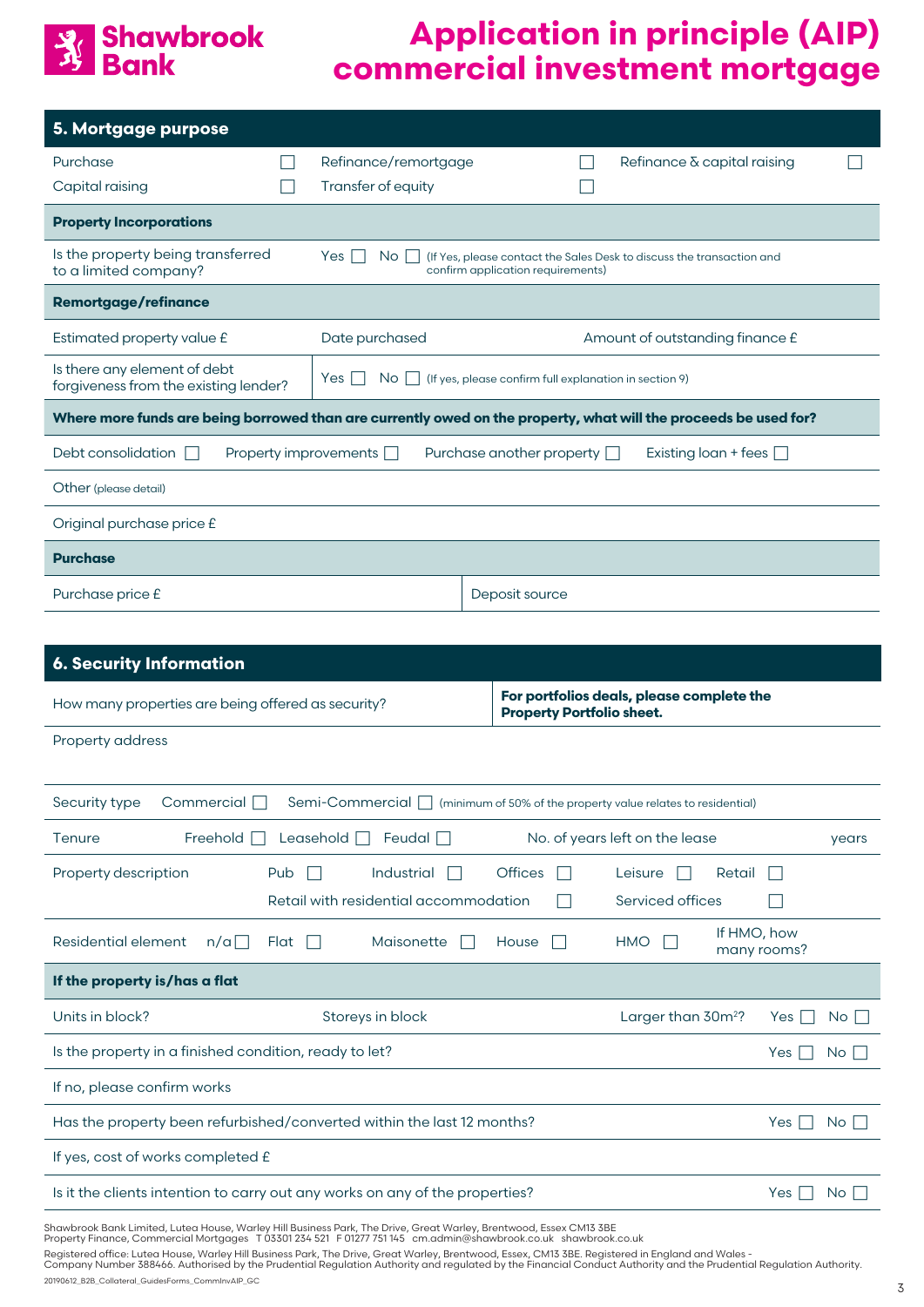

| Is there anything non-standard about the property, title or ownership                                          |                        |     |       |  |  |
|----------------------------------------------------------------------------------------------------------------|------------------------|-----|-------|--|--|
| If yes, please confirm full details                                                                            |                        |     |       |  |  |
|                                                                                                                |                        |     |       |  |  |
|                                                                                                                |                        |     |       |  |  |
| Do any of the properties comprise of more than one self-contained unit? Yes $\Box$ No $\Box$                   | How many units?        |     |       |  |  |
| Please confirm the property will have a Fully Repairing and Insuring lease in place<br>on or before completion |                        | Yes | No II |  |  |
| If no, is the property vacant? Yes $\Box$ No $\Box$ If no, is the property let on licence? Yes $\Box$          | No II                  |     |       |  |  |
| <b>Number of Tenants</b>                                                                                       | Annual Rental Income £ |     |       |  |  |
| Please confirm that you have checked the DSCR fits on the online calculator                                    |                        |     |       |  |  |
|                                                                                                                |                        |     |       |  |  |

#### **7. Additional security information – only for second charge – for portfolio applications please complete a Property Portfolio sheet**

Property address

| Purchase price/estimated value £     |                 |  |                  | Outstanding finance on property £ |               |                     |  |                |  |                                |       |
|--------------------------------------|-----------------|--|------------------|-----------------------------------|---------------|---------------------|--|----------------|--|--------------------------------|-------|
| Property description                 | House           |  | Flat             |                                   | Maisonette    |                     |  | <b>HMO</b>     |  | Student let                    |       |
|                                      | Pub             |  | Retail           |                                   | Industrial    |                     |  | <b>Offices</b> |  | Retail with residential        |       |
| Where HMO, confirm<br>number of beds |                 |  | Type of security |                                   |               | First charge $\Box$ |  |                |  | Second charge $\Box$           |       |
| Tenure                               | Freehold $\Box$ |  | Leasehold $\Box$ |                                   | Feudal $\Box$ |                     |  |                |  | No. of years left on the lease | years |

#### **8. If the main applicant is a limited company or LLP**

Limited company or LLP name

Ltd Co or LLP trading address

| Company number | UK incorporated? | Yes [<br>No I |
|----------------|------------------|---------------|
|----------------|------------------|---------------|

Shawbrook Bank Limited, Lutea House, Warley Hill Business Park, The Drive, Great Warley, Brentwood, Essex CM13 3BE<br>Property Finance, Commercial Mortgages T 03301 234 521 F 01277 751 145 cm.admin@shawbrook.co.uk shaw

Registered office: Lutea House, Warley Hill Business Park, The Drive, Great Warley, Brentwood, Essex, CM13 3BE. Registered in England and Wales -<br>Company Number 388466. Authorised by the Prudential Regulation Authority and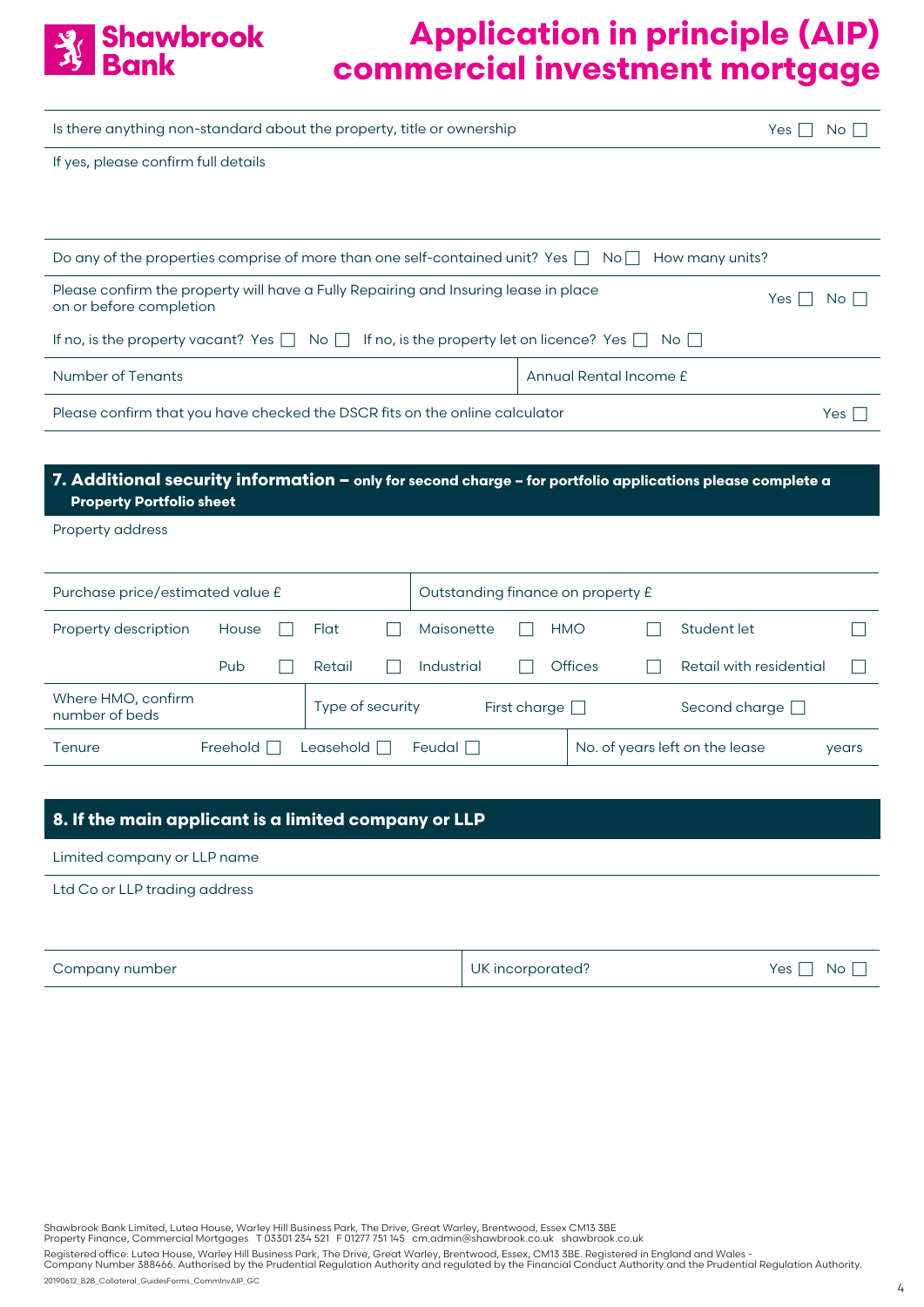# **Shawbrook**<br>**Bank**

## **Application in principle (AIP) commercial investment mortgage**

| 8a. Applicant information                                                               |                                 |                                                |
|-----------------------------------------------------------------------------------------|---------------------------------|------------------------------------------------|
| <b>Information</b>                                                                      | <b>Borrower/guarantor1</b>      | <b>Borrower / guarantor 2</b>                  |
| Title                                                                                   |                                 |                                                |
| Surname                                                                                 |                                 |                                                |
| Forename(s) (including any middle names)                                                |                                 |                                                |
| Date of birth                                                                           | $\mathsf D$<br>D<br>M<br>M      | M<br>$\mathsf D$<br>$\mathbb D$<br>$M_{\odot}$ |
| Permanent residential address/<br>correspondence address for company                    |                                 |                                                |
| Date moved in                                                                           | $D$ $D$ $M$ $M$<br>Y<br>Y       | $D$ $M$ $N$ $Y$<br>$\mathsf D$<br>I Y<br>Y     |
| Previous address if this is less than 3 years<br>(Full 3 year address history required) |                                 |                                                |
| Date moved in                                                                           | $\Box$<br>$\Box$<br>M<br>M<br>Y | $\mathsf D$<br>D<br>M<br>M                     |
| Nationality                                                                             |                                 |                                                |
| Preferred contact number                                                                |                                 |                                                |
| Personal annual income<br>(outside of rental stated)                                    | £                               | £                                              |
| The applicant's personal income is sufficient<br>to support their personal expenditure  | Yes $\Box$<br>$No \Box$         | No <sub>1</sub><br>Yes $\Box$                  |
| Have you ever been convicted of<br>a criminal offence?                                  | Yes  <br>$No$                   | Yes  <br>$No \ \bigsqcup$                      |
|                                                                                         |                                 |                                                |

**If you answered YES to the above, please provide a full explanation below including what it was in relation to, when it occurred, and whether the situation has now been fully resolved.** 

Details

| Has an internet search of the applicants or any associated companies revealed<br>any adverse information?  | Yes $\Box$ No $\Box$ |       |
|------------------------------------------------------------------------------------------------------------|----------------------|-------|
| Do any of the applicants have any personal or business adverse credit?                                     | $Yes \Box No \Box$   |       |
| Does the client or a related person dwell or intend to dwell at the property being<br>offered as security? | Yes $\Box$ No $\Box$ |       |
| If so, does this part exceed 40% of the total security area?                                               | Yes I I              | No II |

Shawbrook Bank Limited, Lutea House, Warley Hill Business Park, The Drive, Great Warley, Brentwood, Essex CM13 3BE<br>Property Finance, Commercial Mortgages T 03301 234 521 F 01277 751 145 cm.admin@shawbrook.co.uk shaw

Registered office: Lutea House, Warley Hill Business Park, The Drive, Great Warley, Brentwood, Essex, CM13 3BE. Registered in England and Wales -<br>Company Number 388466. Authorised by the Prudential Regulation Authority and

20190612\_B2B\_Collateral\_GuidesForms\_CommInvAIP\_GC